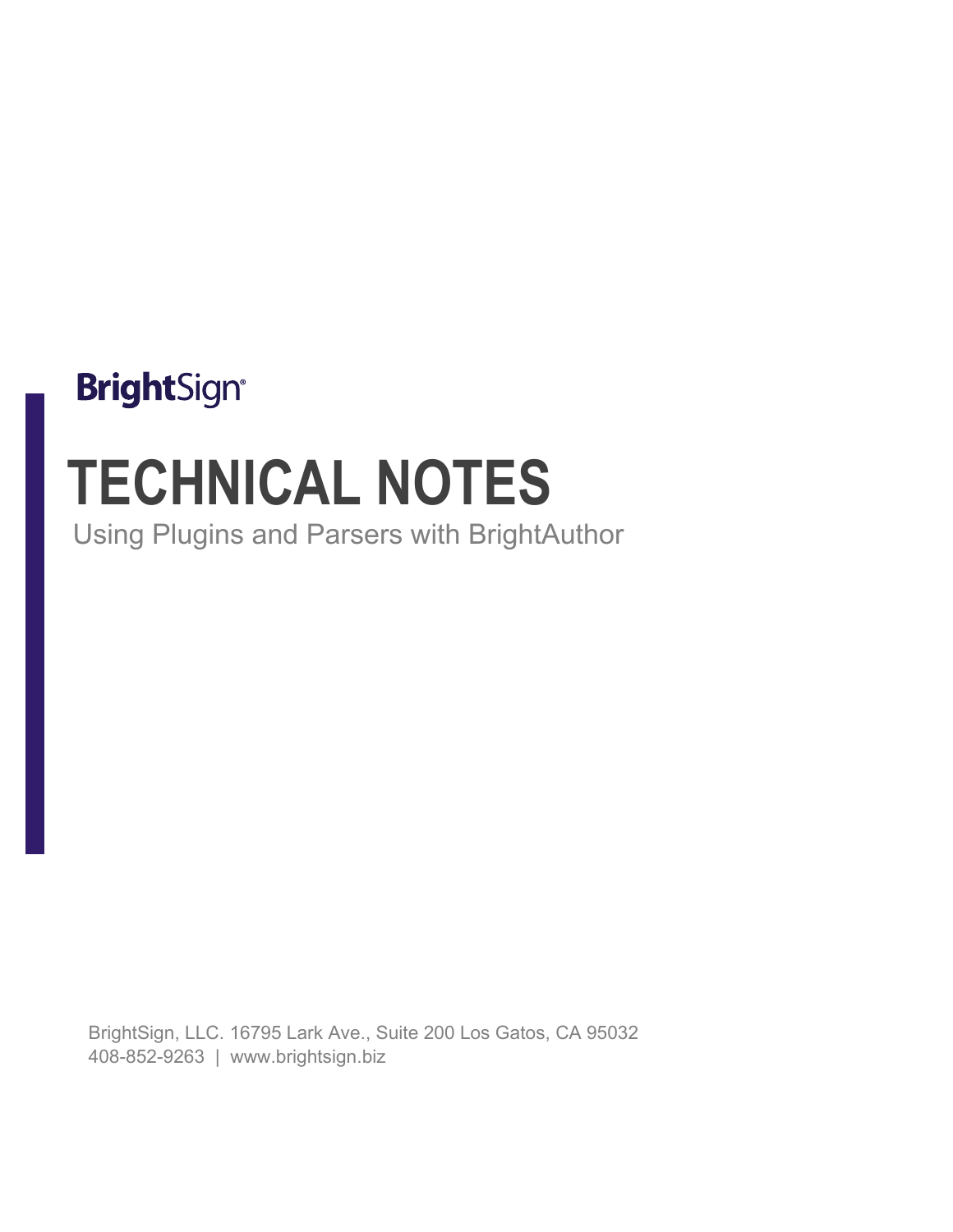### **INTRODUCTION**

This tech note describes how to use two advanced BrightAuthor features: custom autorun plugins and parser scripts. These instructions assume a certain level of familiarity with BrightScript and coding practices. This is not a comprehensive guide to writing custom scripts for BrightAuthor; rather, it is meant to provide a general outline and best practices for writing those scripts.

#### **Custom Autorun Plugins**

Custom plug-ins allow you to add script extensions to a standard presentation autorun. Plugins have two primary benefits over custom autoruns: They can be easily inserted into multiple presentations, including newer and older versions of the same presentation; and they are not dependant on a certain autorun or firmware version, greatly reducing the complexity involved in updating custom BrightScript deployments.

**Note**: *Custom plugins are only available in BrightAuthor 3.7 or later.*

To designate one or more custom plugins for a BrightAuthor presentation, navigate to **File > Presentation Properties > Autorun**. Click the **Add Script Plugin** button, give the plugin a name, and click the **Browse** button to locate and select a *.brs* file to use as a plugin.

Plug-in scripts must include an initialization function in the form of <plugin\_name> Initialize. This initialization function is passed three parameters:

- msgPort as Object
- userVariables as Object
- o as Object: This is the bsp associative array from the autorun. It is required for the initialization function to return an associative array.

To process events, the plugin script must provide a ProcessEvent function that is a member of the associative array returned by the initialization function described above. The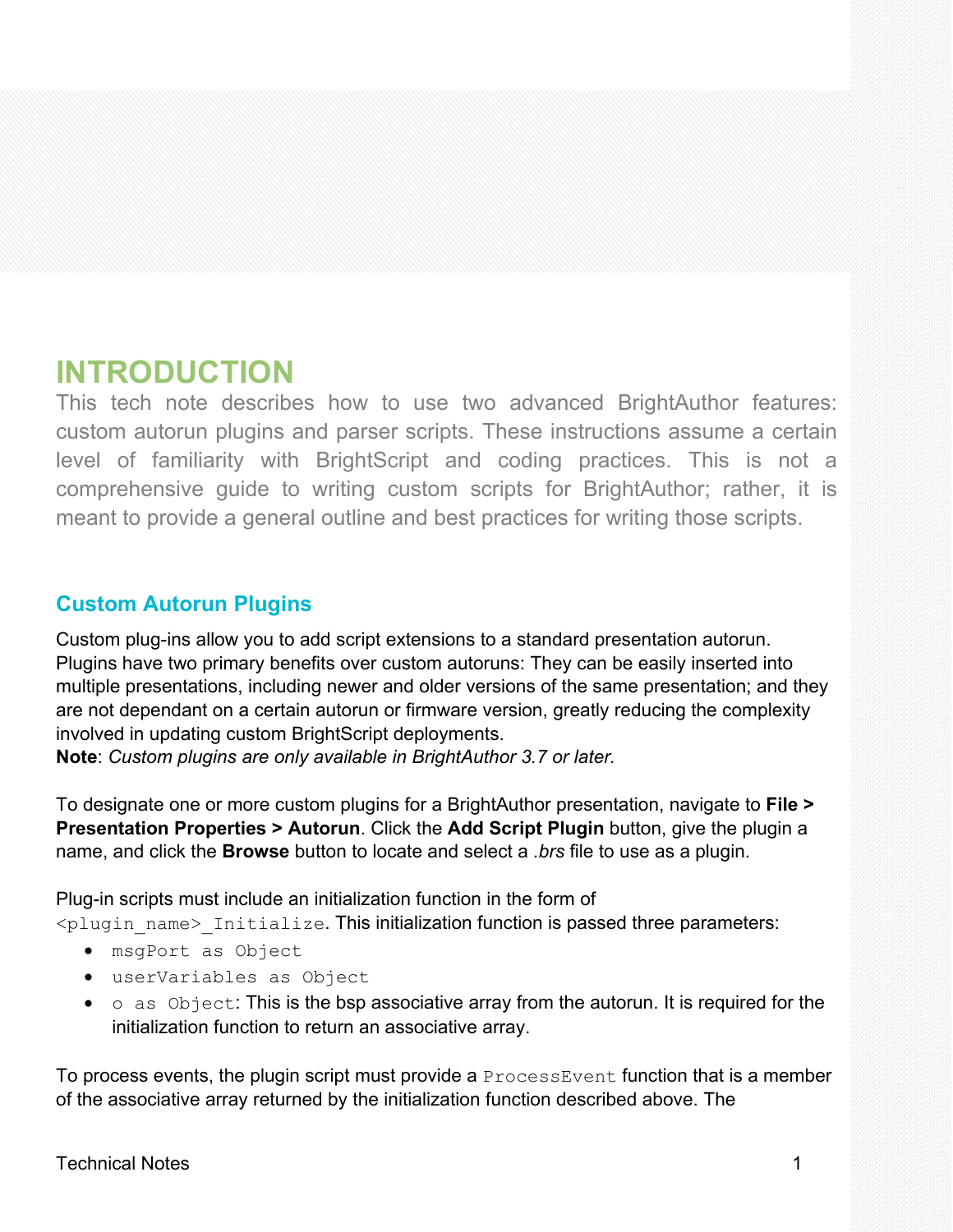ProcessEvent function is given a single event object. The function then returns a Boolean indicating whether or not the autorun should continue processing the event object: The function will return True if it handles the event and the standard autorun should not continue processing the event.

The associative array that defines the object must also include an  $\circ$ bjectName entry that defines the name of the object.

The following is an example of a script plugin file named "pizza.brs":

```
Function pizza Initialize(msgPort As Object, userVariables As Object, o As
Object)
     print "pizza_Initialize - entry"
    print "type of msgPort is "; type (msgPort)
    print "type of userVariables is "; type(userVariables)
     PizzaBuilder = newPizzaBuilder(msgPort, userVariables)
     return PizzaBuilder
End Function
Function newPizzaBuilder(msgPort As Object, userVariables As Object)
     PizzaBuilder = { }
     PizzaBuilder.msgPort = msgPort
     PizzaBuilder.userVariables = userVariables
     PizzaBuilder.objectName = "PizzaBuilder_object"
     PizzaBuilder.ProcessEvent = pizza_ProcessEvent
```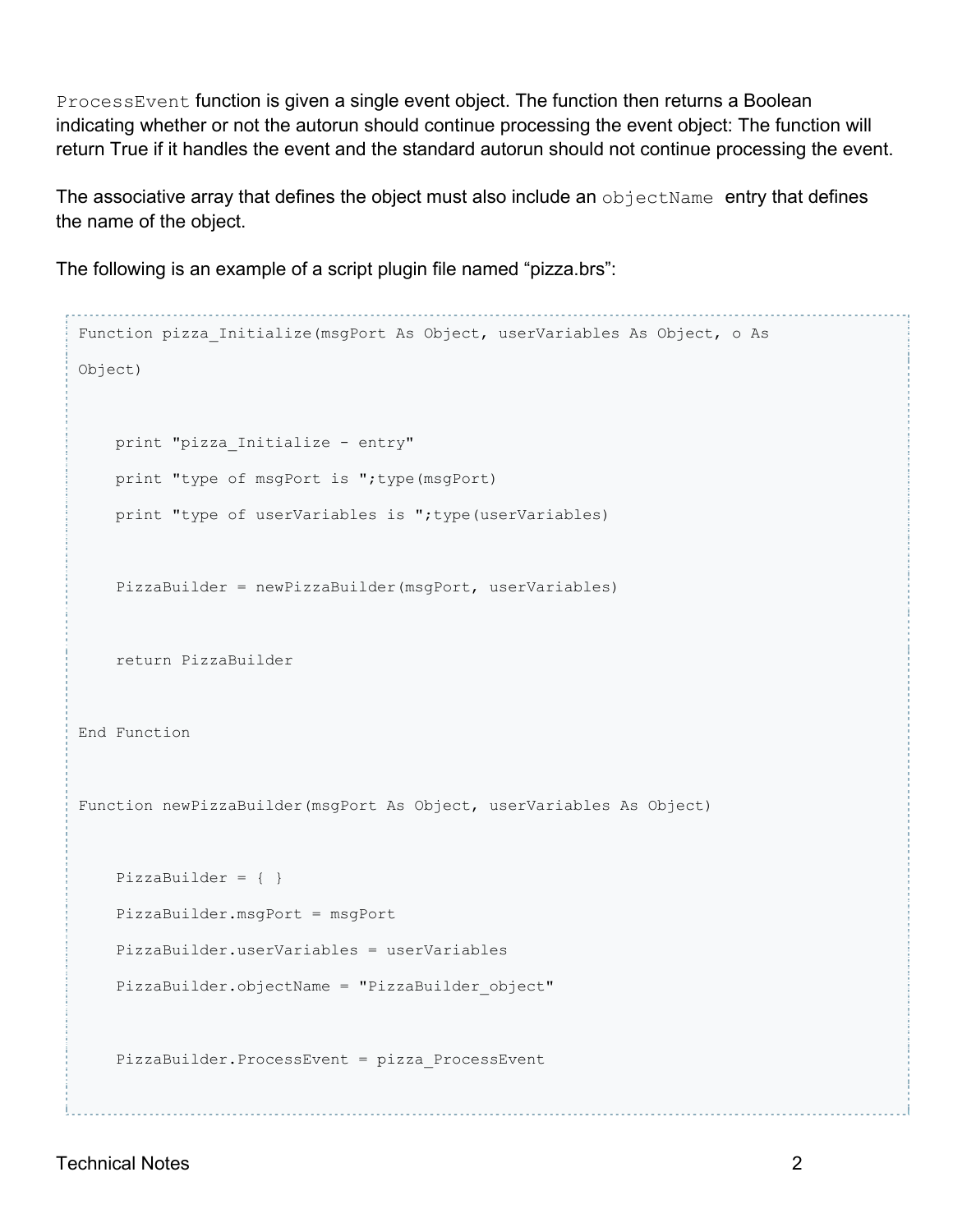```
 return PizzaBuilder
End Function
Function pizza_ProcessEvent(event As Object)
     print "pizza_ProcessEvent - entry"
    print "type of m is "; type (m)
    print "type of event is "; type(event)
' swallows timer events - telling the autorun not to process them
     if type(event)= "roTimerEvent" then
        return true
     else
        return false
     endif
End Function
```
#### **Receiving a Plugin Message**

The following example code shows how to write a script that receives a **Plugin Message Command** from the autorun. This code listens for a message sent to the plugin named "Pizza" and then prints the message:

```
Function pizza_ProcessEvent(event As Object)
     print "pizza_ProcessEvent - entry"
     print "type of m is ";type(m)
    print "type of event is "; type(event)
```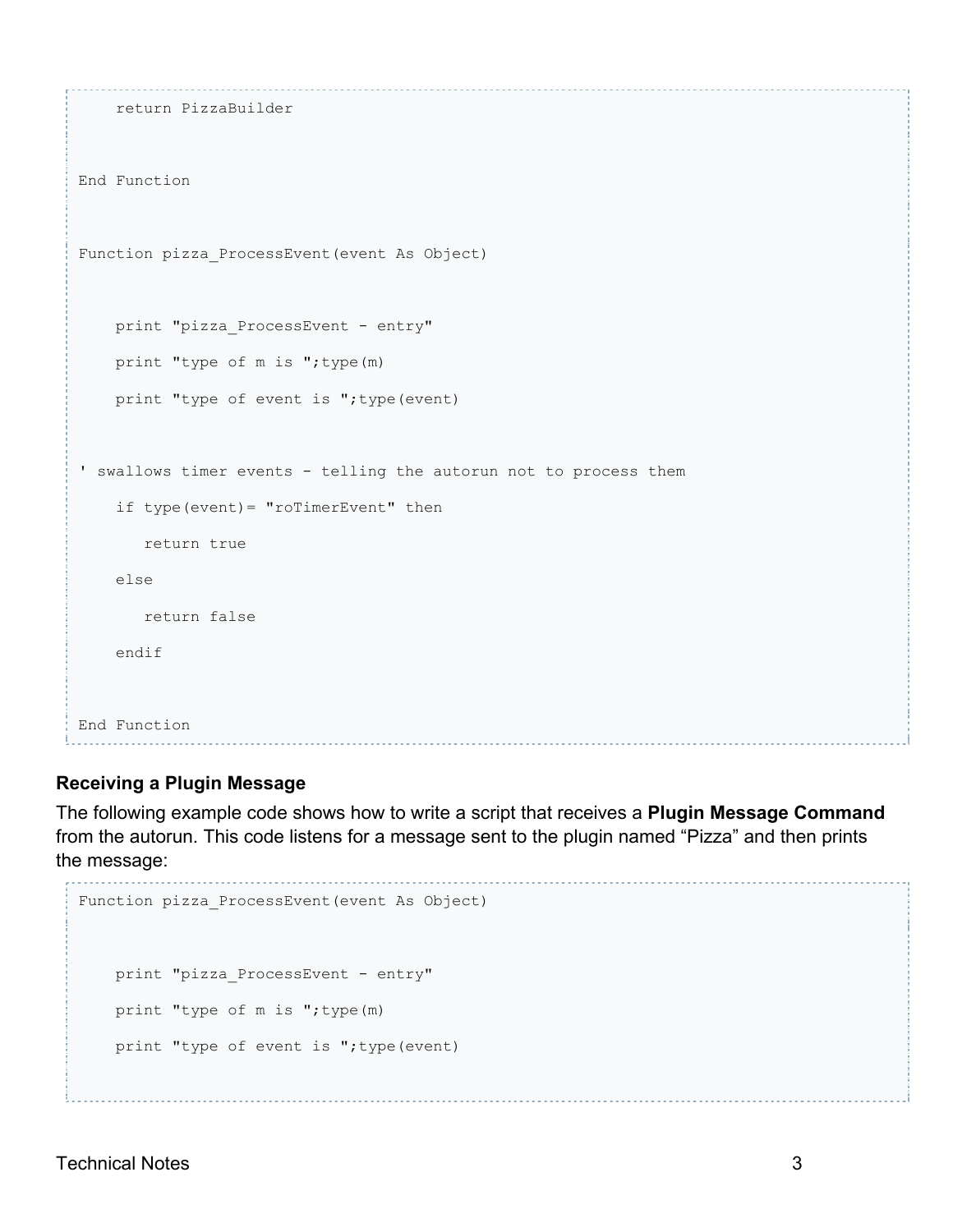```
 if type(event) = "roAssociativeArray" then
         if type(event["EventType"]) = "roString"
             if event["EventType"] = "SEND_PLUGIN_MESSAGE" then
                  if event["PluginName"] = "Pizza" then
                      pluginMessage$ = event["PluginMessage"]
                      print "received pluginMessage ";pluginMessage$
                      return true
                 endif
             endif
         endif
     endif
     return false
End Function
```
#### **Sending a Plugin Message**

The following example code shows how to write a script that sends a message string to trigger a **Plugin Message** event.

```
print "pizza_ProcessEvent - entry"
   print "type of m is ";type(m)
    print "type of event is "; type(event)
    if type(event) = "roTimer" then
         pluginMessageCmd = CreateObject("roAssociativeArray")
         pluginMessageCmd["EventType"] = "EVENT_PLUGIN_MESSAGE"
         pluginMessageCmd["PluginName"] = "Pizza"
         pluginMessageCmd["PluginMessage"] = "toppings"
```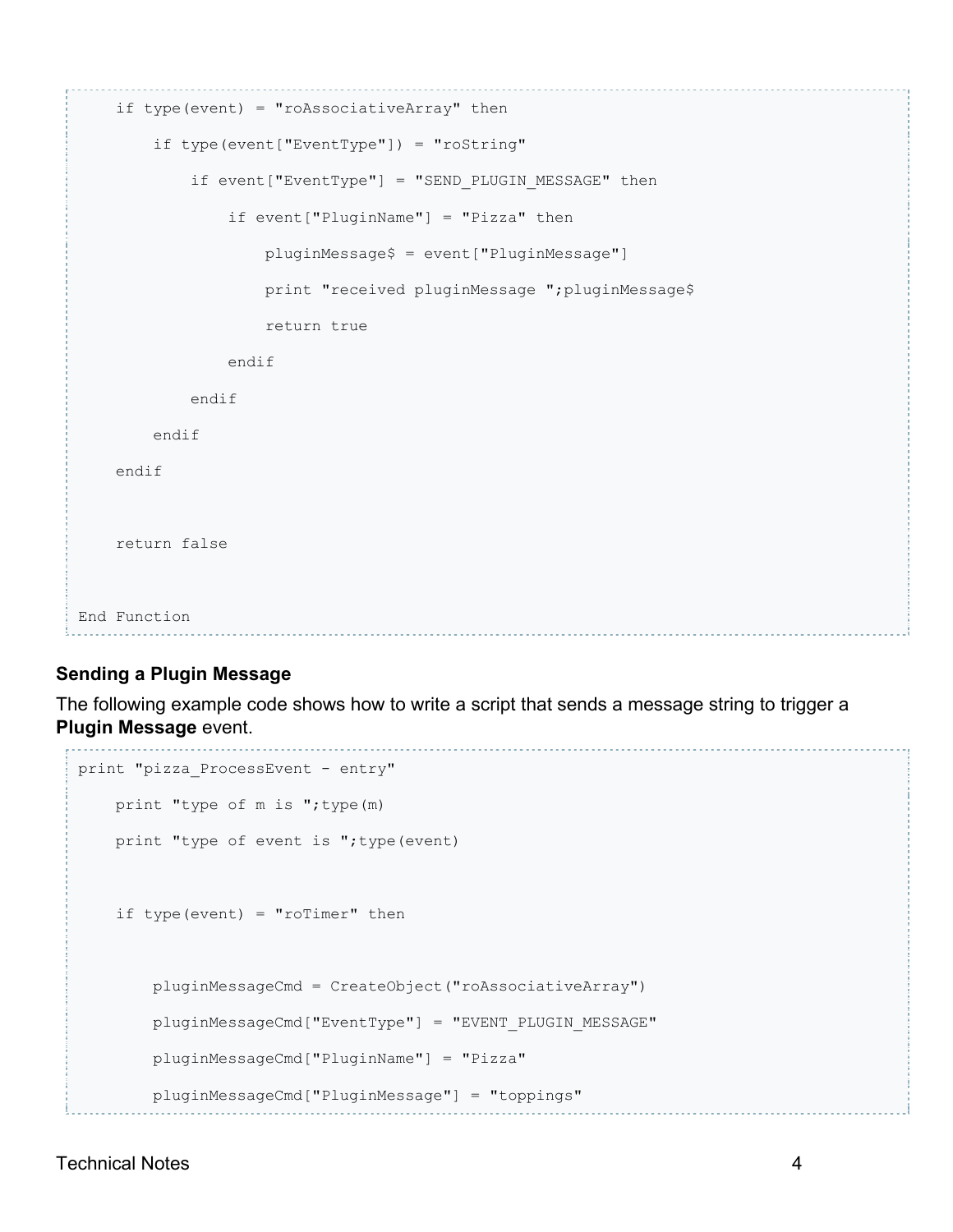| m.msgPort.PostMessage(pluginMessageCmd) |  |
|-----------------------------------------|--|
| return true                             |  |
|                                         |  |
| endif                                   |  |
| return false                            |  |
| End Function                            |  |
|                                         |  |

#### **Parser Scripts**

Parser scripts allow you to manipulate data sets from incoming RSS feeds. You can create parser scripts for a wide array of system and presentation functions. You can designate a parser for an RSS feed by navigating to **File > Presentation Properties > Data Feeds** in BrightAuthor. **Note**: *The parser file must have a* .brs *extension.*

The following parameters can be used with the parser subroutine:

- xmlFileName\$: The name of the XML file. This information is provided by the autorun.
- itemsByIndex: An array of the descriptions. The script should fill in this array if the Live Text object is using the "item index" to display items from this feed.
- itemsByTitle: An associative array of titles, descriptions. The script should fill in this array if a Live Text object is using the "item title" to display items from this feed.
- userVariables: An associative array of current User Variables (which are provided by the autorun). This is provided in case you want to analyze or modify the User Variables.

The following piece of example code can be used to parse RSS text:

```
xml = CreateObject("roXMLElement")
if not xml.Parse(ReadAsciiFile(xmlFileName$)) then 
       print "xml read failed"
else
       if type(xml.channel.item) = "roXMLList" then
```